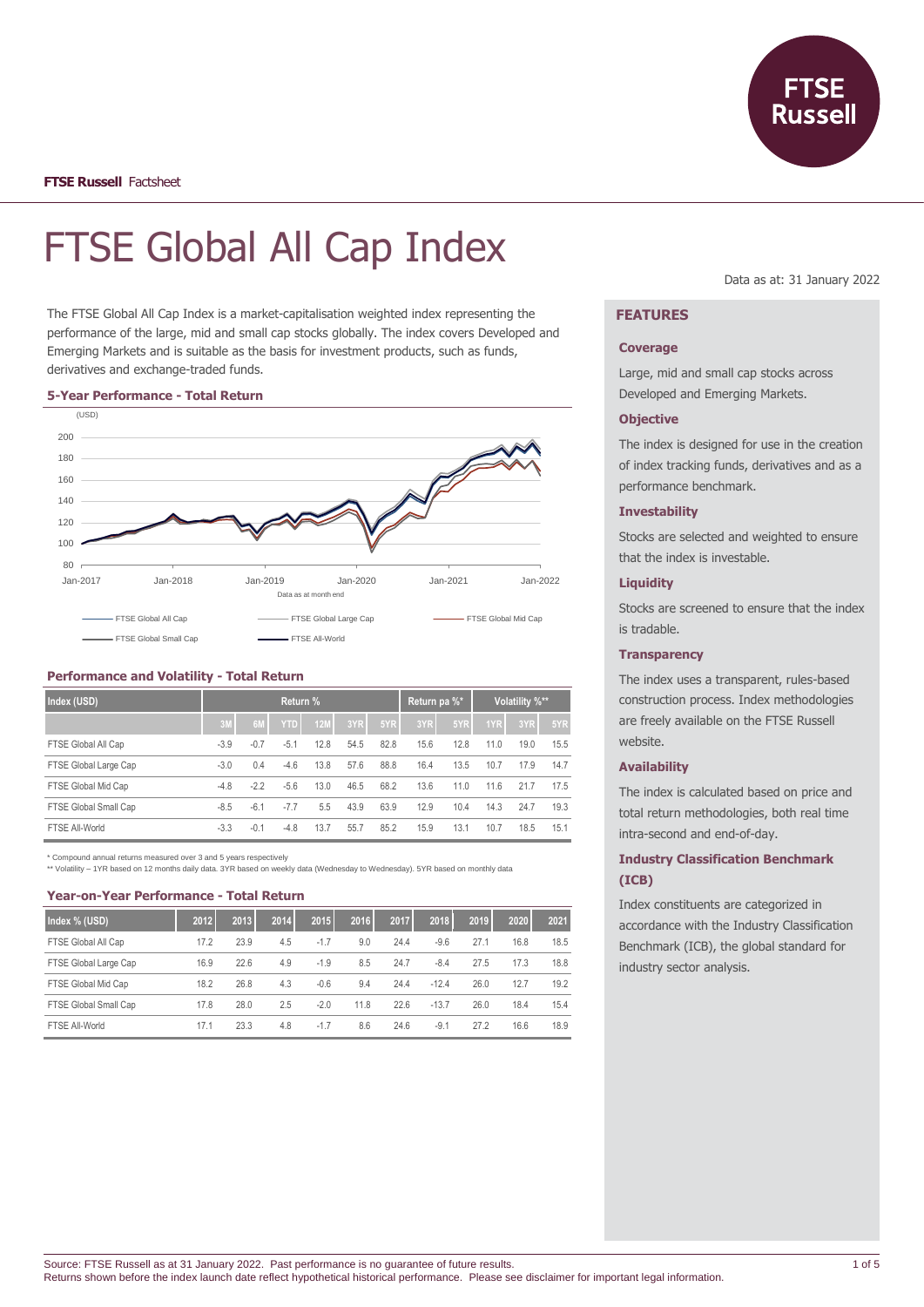## **Return/Risk Ratio and Drawdown - Total Return**

| Index (USD)           | <b>Return/Risk Ratio</b> |     |     |             | Drawdown (%) |         |         |             |
|-----------------------|--------------------------|-----|-----|-------------|--------------|---------|---------|-------------|
|                       | 1YR                      | 3YR | 5YR | <b>10YR</b> | 1YR          | 3YR     | 5YR     | <b>10YR</b> |
| FTSE Global All Cap   | 1.1                      | 0.8 | 0.8 | 0.8         | $-8.7$       | $-34.3$ | $-34.3$ | $-34.3$     |
| FTSE Global Large Cap | 1.2                      | 0.9 | 0.9 | 0.9         | $-8.1$       | $-32.7$ | $-32.7$ | $-32.7$     |
| FTSE Global Mid Cap   | 1.1                      | 0.6 | 0.6 | 0.7         | $-9.8$       | $-38.7$ | $-38.7$ | $-38.7$     |
| FTSE Global Small Cap | 0.4                      | 0.5 | 0.5 | 0.6         | $-14.6$      | $-40.5$ | $-40.5$ | $-40.5$     |
| FTSE All-World        | 1.2                      | 0.8 | 0.9 | 0.9         | $-8.2$       | $-33.7$ | $-33.7$ | $-33.7$     |

Return/Risk Ratio – based on compound annual returns and volatility in Performance and Volatility table Drawdown - based on daily data

# **INFORMATION**

## **Index Launch**

1 September 2003

**Base Date**

31 December 2002

**Base Value**

200

## **Investability Screen**

Actual free float applied and liquidity screened

## **Index Calculation**

Real-time and end-of-day

## **End-of-Day Distribution**

Via FTP and email

**Currency**

USD, GBP, JPY, EUR and Local

**Review Dates**

Semi-annually in March and September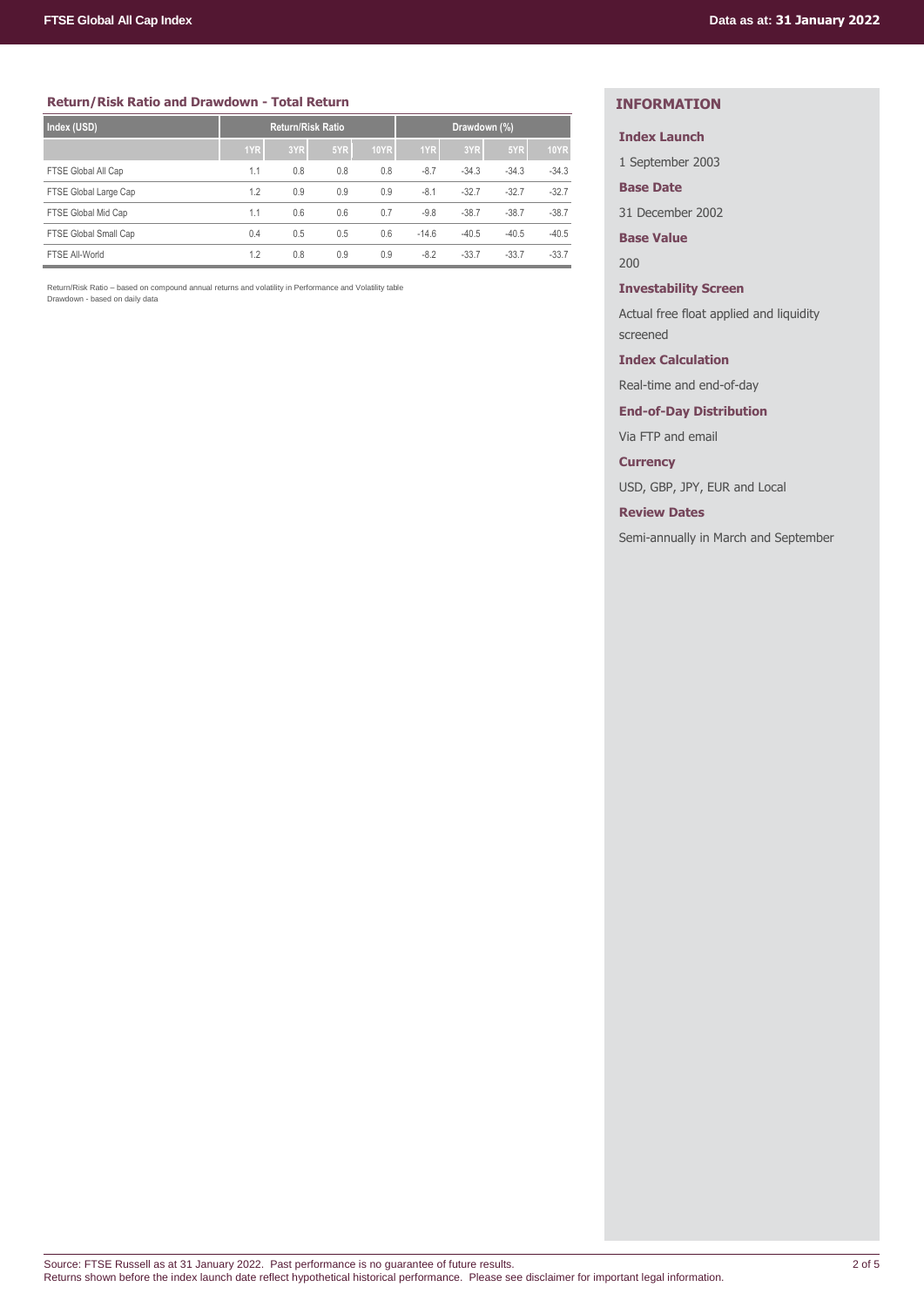# **Country Breakdown**

| Country       | No. of Cons | Net MCap (USDm) | Wgt %  |
|---------------|-------------|-----------------|--------|
| Australia     | 297         | 1,433,318       | 1.92   |
| Austria       | 26          | 67,254          | 0.09   |
| Belgium       | 42          | 201,804         | 0.27   |
| <b>Brazil</b> | 168         | 441,032         | 0.59   |
| Canada        | 179         | 2,233,411       | 2.98   |
| Chile         | 29          | 41,991          | 0.06   |
| China         | 1625        | 2,592,880       | 3.47   |
| Colombia      | 10          | 19,239          | 0.03   |
| Czech Rep.    | 5           | 11,288          | 0.02   |
| Denmark       | 42          | 449,274         | 0.60   |
| Egypt         | 16          | 10,367          | 0.01   |
| Finland       | 36          | 263,102         | 0.35   |
| France        | 143         | 1,942,918       | 2.60   |
| Germany       | 166         | 1,629,607       | 2.18   |
| Greece        | 22          | 27,016          | 0.04   |
| Hong Kong     | 159         | 589,087         | 0.79   |
| Hungary       | 5           | 20,644          | 0.03   |
| India         | 374         | 1,210,849       | 1.62   |
| Indonesia     | 69          | 125,727         | 0.17   |
| Ireland       | 9           | 48,272          | 0.06   |
| Israel        | 72          | 146,666         | 0.20   |
| Italy         | 92          | 504,648         | 0.67   |
| Japan         | 1391        | 4,591,690       | 6.14   |
| Korea         | 482         | 1,052,146       | 1.41   |
| Kuwait        | 18          | 63,006          | 0.08   |
| Malaysia      | 91          | 149,000         | 0.20   |
| Mexico        | 52          | 174,026         | 0.23   |
| Netherlands   | 56          | 819,669         | 1.10   |
| New Zealand   | 40          | 72,048          | 0.10   |
| Norway        | 48          | 172,713         | 0.23   |
| Pakistan      | 22          | 6,176           | 0.01   |
| Philippines   | 42          | 76,249          | 0.10   |
| Poland        | 33          | 67,487          | 0.09   |
| Portugal      | 14          | 38,844          | 0.05   |
| Qatar         | 21          | 72,173          | 0.10   |
| Romania       | 5           | 5,423           | 0.01   |
| Russia        | 50          | 227,242         | 0.30   |
| Saudi Arabia  | 84          | 311,535         | 0.42   |
| Singapore     | 75          | 243,183         | 0.32   |
| South Africa  | 102         | 311,784         | 0.42   |
| Spain         | 60          | 440,456         | 0.59   |
| Sweden        | 141         | 741,891         | 0.99   |
| Switzerland   | 117         | 1,762,763       | 2.36   |
| Taiwan        | 464         | 1,512,821       | 2.02   |
| Thailand      | 129         | 207,754         | 0.28   |
| Turkey        | 84          | 38,501          | 0.05   |
| UAE           | 20          | 99,420          | 0.13   |
| UK            | 295         | 3,010,032       | 4.02   |
| <b>USA</b>    | 1821        | 44,551,121      | 59.54  |
| <b>Totals</b> | 9343        | 74,829,547      | 100.00 |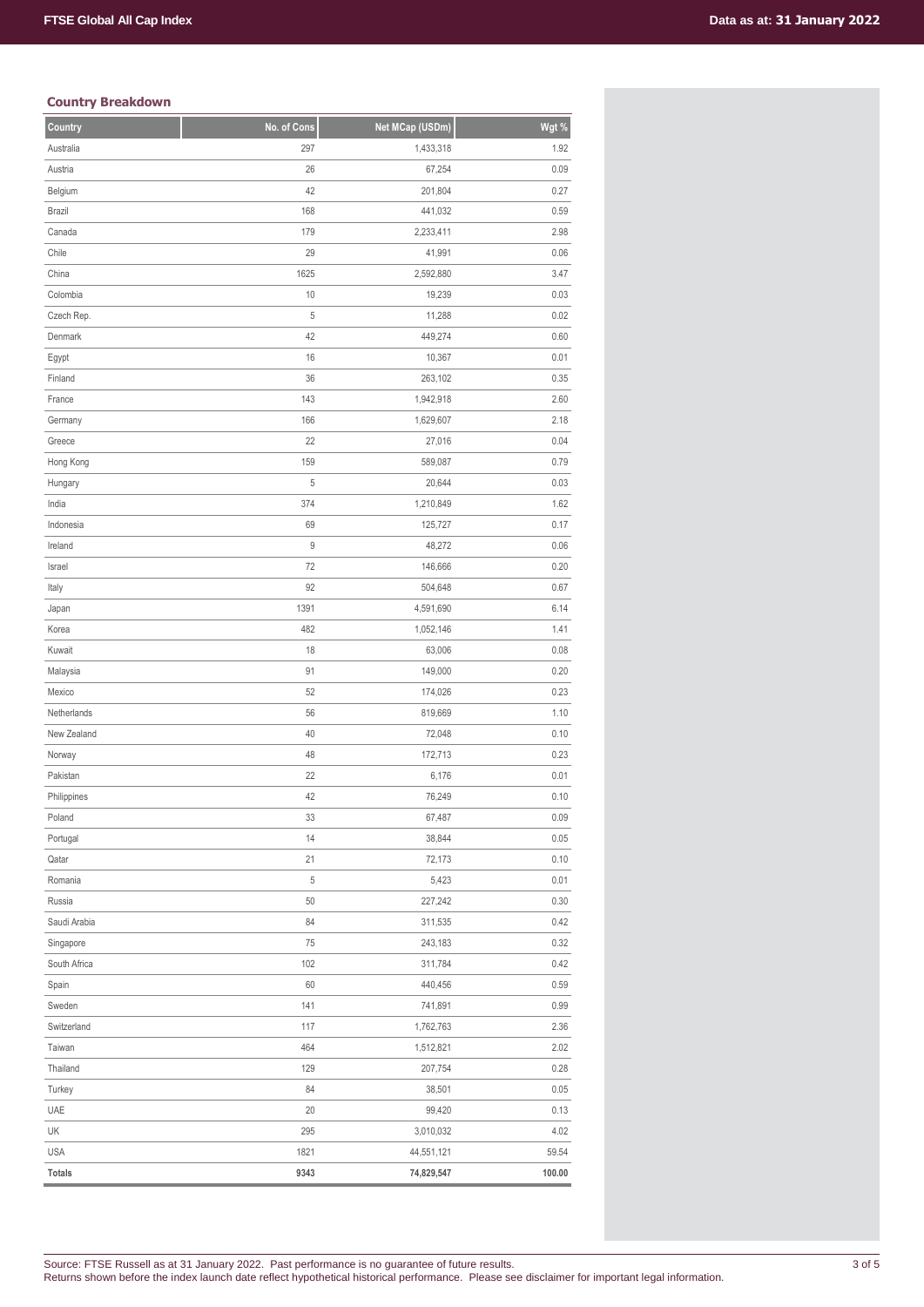# **Top 10 Constituents**

| <b>Constituent</b>                 | Country    | <b>ICB Sector</b>                        | Net MCap (USDm) | Wgt % |
|------------------------------------|------------|------------------------------------------|-----------------|-------|
| Apple Inc.                         | <b>USA</b> | <b>Technology Hardware and Equipment</b> | 2,694,801       | 3.60  |
| Microsoft Corp                     | <b>USA</b> | Software and Computer Services           | 2,341,018       | 3.13  |
| Amazon.Com                         | <b>USA</b> | Retailers                                | 1,296,946       | 1.73  |
| Alphabet Class A                   | <b>USA</b> | Software and Computer Services           | 813.026         | 1.09  |
| Alphabet Class C                   | <b>USA</b> | Software and Computer Services           | 760.719         | 1.02  |
| Tesla                              | <b>USA</b> | Automobiles and Parts                    | 756,717         | 1.01  |
| Meta Platforms Inc.                | <b>USA</b> | Software and Computer Services           | 739.572         | 0.99  |
| Nvidia                             | <b>USA</b> | Technology Hardware and Equipment        | 585.140         | 0.78  |
| Taiwan Semiconductor Manufacturing | Taiwan     | Technology Hardware and Equipment        | 548.756         | 0.73  |
| Johnson & Johnson                  | <b>USA</b> | Pharmaceuticals and Biotechnology        | 453.431         | 0.61  |
| Totals                             |            |                                          | 10.990.125      | 14.69 |

# **ICB Industry Breakdown**

| <b>ICB Code</b> | <b>ICB Industry</b>           | No. of Cons | Net MCap (USDm) | Wgt %  |
|-----------------|-------------------------------|-------------|-----------------|--------|
| 10              | Technology                    | 1054        | 16,910,056      | 22.60  |
| 15              | Telecommunications            | 265         | 2,257,617       | 3.02   |
| 20              | <b>Health Care</b>            | 851         | 8,079,585       | 10.80  |
| 30              | Financials                    | 1127        | 10,925,479      | 14.60  |
| 35              | <b>Real Estate</b>            | 707         | 2,703,553       | 3.61   |
| 40              | <b>Consumer Discretionary</b> | 1475        | 10,930,163      | 14.61  |
| 45              | <b>Consumer Staples</b>       | 609         | 4,445,600       | 5.94   |
| 50              | Industrials                   | 1746        | 10,059,026      | 13.44  |
| 55              | <b>Basic Materials</b>        | 827         | 3,145,853       | 4.20   |
| 60              | Energy                        | 317         | 3,160,233       | 4.22   |
| 65              | Utilities                     | 365         | 2,212,383       | 2.96   |
| <b>Totals</b>   |                               | 9343        | 74,829,547      | 100.00 |

## **Index Characteristics**

| <b>Attributes</b>                 | <b>FTSE Global All</b><br>Cap | <b>FTSE Global</b><br>Large Cap | <b>FTSE Global Mid</b><br>Cap | <b>FTSE Global</b><br><b>Small Cap</b> |
|-----------------------------------|-------------------------------|---------------------------------|-------------------------------|----------------------------------------|
| Number of constituents            | 9343                          | 1802                            | 2287                          | 5254                                   |
| Net MCap (USDm)                   | 74,829,547                    | 55,533,441                      | 11.719.794                    | 7,576,312                              |
| Dividend Yield %                  | 1.83                          | 1.84                            | 1.89                          | 1.61                                   |
| Constituent Sizes (Net MCap USDm) |                               |                                 |                               |                                        |
| Average                           | 8,009                         | 30,818                          | 5,125                         | 1,442                                  |
| Largest                           | 2,694,801                     | 2,694,801                       | 49,209                        | 25,759                                 |
| Smallest                          | 2                             | 57                              | 32                            | $\overline{2}$                         |
| Median                            | 1,162                         | 6,757                           | 1,851                         | 622                                    |
| Weight of Largest Constituent (%) | 3.60                          | 4.85                            | 0.42                          | 0.34                                   |
| Top 10 Holdings (% Index MCap)    | 14.69                         | 19.79                           | 3.77                          | 2.50                                   |